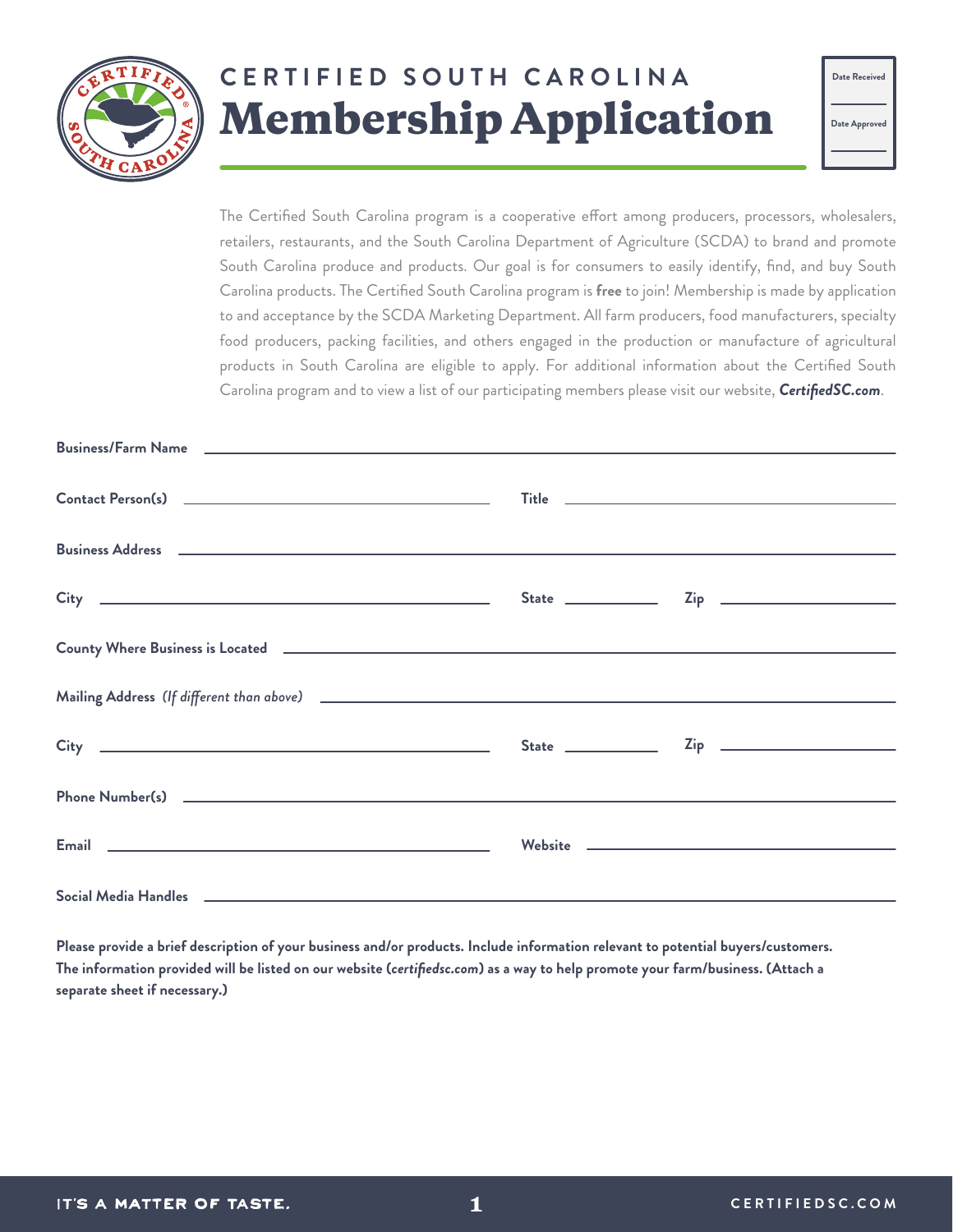# Certified South Carolina Program Terms and Agreements

Through my signature below, I acknowledge that I have read and agree to the following terms during the application process and throughout my participation in the Certified South Carolina Program:

The South Carolina Department of Agriculture ("SCDA") hereby grants Applicant a revocable, limited, non-exclusive, non-transferable license to use the Certified SC Grown and Certified SC Product logo symbols (the "Marks") in connection with the making, growing, selling, promotion, marketing, and producing of South Carolina products. This license and the right to use hereunder is effective only so long as such products meet the quality and standards of this Agreement and Applicant complies with all the terms, conditions and reporting requirements of the Certified SC Program, or until sooner terminated hereunder.

Applicant hereby agrees, as part of the application process, and throughout the duration of this Agreement, to allow SCDA to conduct farm visits upon written request, with reasonable notice, and at a mutually agreeable time.

Applicant represents, covenants, and agrees that it will use the Marks only in the form and manner approved by SCDA. The Marks shall only be used on products identified herein and kept on file with SCDA. Alterations made to any identified products will require re-application for permission to use the Marks. Applicant understands the Marks may only be used on labels or packaging of South Carolina grown, processed, or manufactured products.

By submission of this survey, Applicant hereby acknowledges and agrees that the nature and quality of Applicant's products, branding, marketing initiatives, and online presence (including but not limited to: blogs, websites, Instagram accounts, Facebook accounts, and other social media accounts) shall conform to any standards which may be set from time to time by SCDA. Applicant further acknowledges that the Certified South Carolina marks not be used in any derogatory, scornful, derisive or disparaging manner, in parody, or in connection with content that, at the discretion of SCDA, does not portray an image or connotation consistent with that desired by SCDA. In the event SCDA determines, at its sole discretion, that Applicant has failed to meet such standards, SCDA reserves the right to revoke Applicant's use of the Marks immediately.

This license and the right to use hereunder is effective only so long as such products meet the quality standards and compliance measures set by the SCDA. Applicant agrees to only utilize the Marks on top quality products. No culls or second quality product may bear the Marks. Applicant agrees to immediately discontinue use of Marks on items that, as determined by SCDA, do not conform to the Certified South Carolina Program Standards, upon written notification from SCDA. In event of abuse of the Marks, SCDA reserves the right to revoke Applicant's use of the Marks immediately. Upon revocation of Applicant's license or termination of this Agreement, all rights and privileges herein granted to Applicant shall cease and terminate and Applicant shall immediately cease to use the Marks in any manner whatsoever and no products, containers, packaging, labels advertising or publicity material bearing the Marks shall be sold or otherwise publicly distributed. Unauthorized use after revocation of Applicant's license or termination of this Agreement may result in liability and prosecution under Federal Trademark Law. Applicant agrees the Marks do not constitute any type of endorsement by either SCDA or the State of South Carolina. Applicant further agrees to abide by the terms and conditions for the reproduction and use of the logo as provided in the "Certified South Carolina Style Manual."

Please allow 2 weeks for processing, provided a complete application is submitted.

**Signature Date**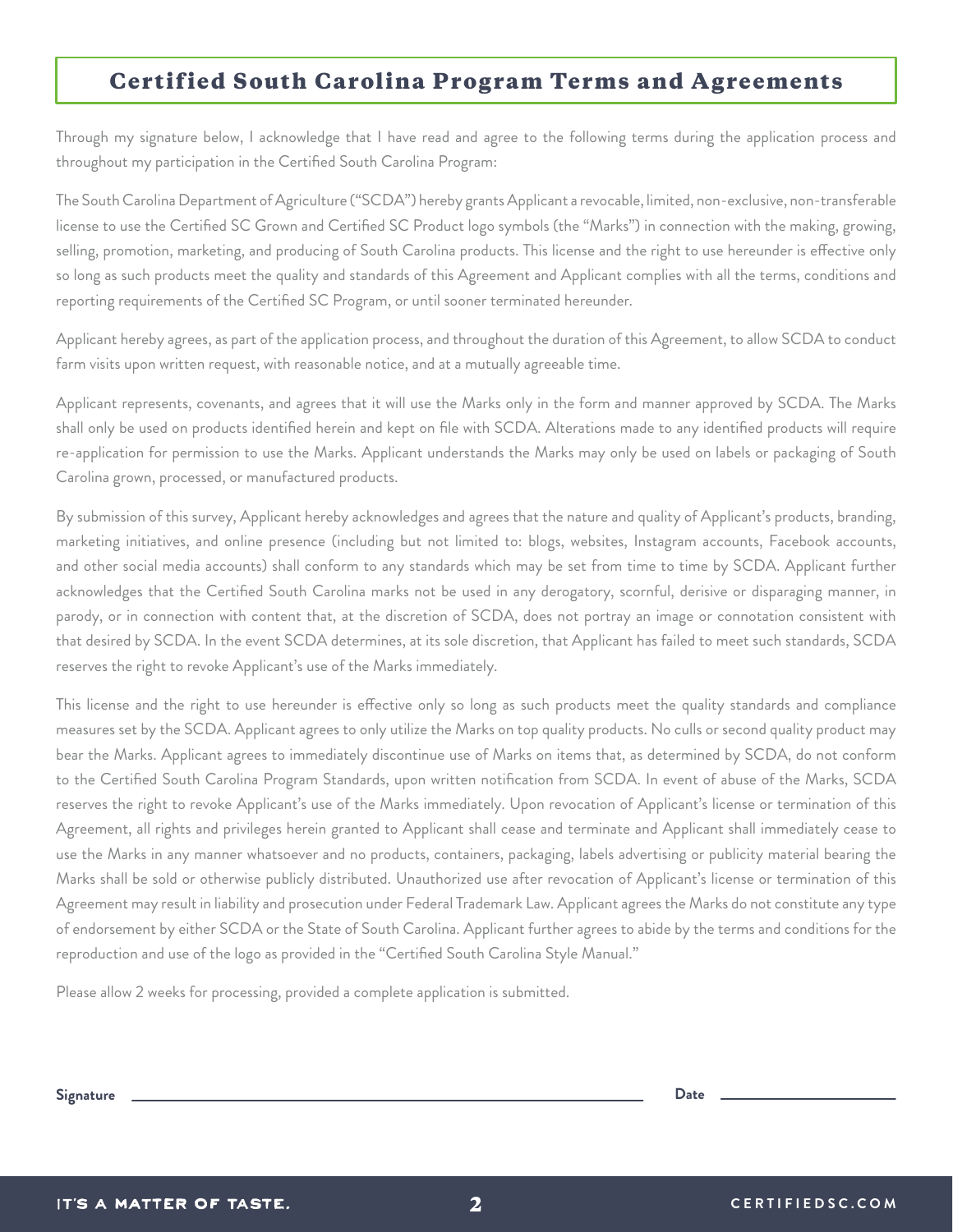# Logo Usage and Trademark Statement

*A signed licensing agreement or approved application must be on file with the South Carolina Department of Agriculture prior to use of the trademarked logos or slogans. Any unapproved use of these materials can result in liability under Federal Trademark Laws.*



### CERTIFIED SC GROWN LOGO

Shall only be used on first quality products, grown in South Carolina, that meet the US #1 Quality Grade Standard, or higher U.S. Grade Standards, whichever is the accepted USDA industry grade standard for that commodity. The logo shall not be used on secondary labels or cull products.



### CERTIFIED SC PRODUCT LOGO

Products that are eligible for inclusion in the program are value added products, manufactured food products, and other agricultural products that may be further sorted, graded, blended, processed and packaged in South Carolina. In addition, specialty agricultural food businesses located in South Carolina may have an exclusive recipe manufactured in another state, under the South Carolina address and company label, and be eligible for membership in the program.

# Produce / Field Crops / Forestry

*Please check all of the following items that apply to your farm or business.*

| $\Box$ Apples                 | $\Box$ Cotton       | □ Muscadine Grapes             | $\Box$ Sorghum         |
|-------------------------------|---------------------|--------------------------------|------------------------|
| $\Box$ Arugula                | □ Cottonseed        | □ Mushrooms                    | □ Southern Pines       |
| $\Box$ Asparagus              | $\Box$ Cucumbers    | □ Mustard Greens               | $\Box$ Soybeans        |
| $\Box$ Barley                 | $\Box$ Edamame      | □ Napa Cabbage                 | $\Box$ Squash (Yellow) |
| $\Box$ Basil                  | $\Box$ Eggplant     | $\Box$ Oats                    | $\square$ Strawberries |
| □ Beans (Snap, Pole, Variety) | $\Box$ Fennel       | $\Box$ Okra                    | $\Box$ Sugar Cane      |
| $\Box$ Beets                  | $\Box$ Figs         | $\Box$ Onions                  | □ Sun Chokes           |
| $\Box$ Blackberries           | □ Fresh Cut Flowers | $\Box$ Parsley                 | □ Sweet Corn           |
| $\Box$ Blueberries            | $\Box$ Garlic       | $\Box$ Peaches                 | □ Sweet Potatoes       |
| $\Box$ Bok Choy               | □ Ginger            | $\Box$ Peanuts                 | □ Swiss Chard          |
| $\Box$ Broccoli               | $\Box$ Gourds       | $\Box$ Peas (Snap, Sugar)      | $\Box$ Tobacco         |
| □ Butter Beans                | □ Green Onions      | $\Box$ Pecans                  | $\Box$ Tomatoes        |
| $\Box$ Cabbage                | □ Green Peanuts     | □ Peppers (Red, Green, Yellow) | □ Turnip Greens        |
| $\Box$ Cantaloupe             | $\Box$ Hay          | $\Box$ Plums                   | $\Box$ Turnips         |
| $\Box$ Carrots                | $\Box$ Herbs        | $\Box$ Potatoes                | $\Box$ Turmeric        |
| $\Box$ Cauliflower            | $\Box$ Kale         | □ Pumpkins                     | $\Box$ Watermelon      |
| $\Box$ Christmas Trees        | $\Box$ Kohlrabi     | $\Box$ Radishes                | $\Box$ Wheat           |
| $\Box$ Cilantro               | $\Box$ Leeks        | $\Box$ Raspberries             | $\Box$ Zucchini        |
| □ Collard Greens              | $\Box$ Lettuces     | $\Box$ Rutabagas               |                        |
| $\Box$ Corn (Field)           | $\Box$ Microgreens  | $\Box$ Rye                     |                        |
|                               |                     |                                |                        |

Other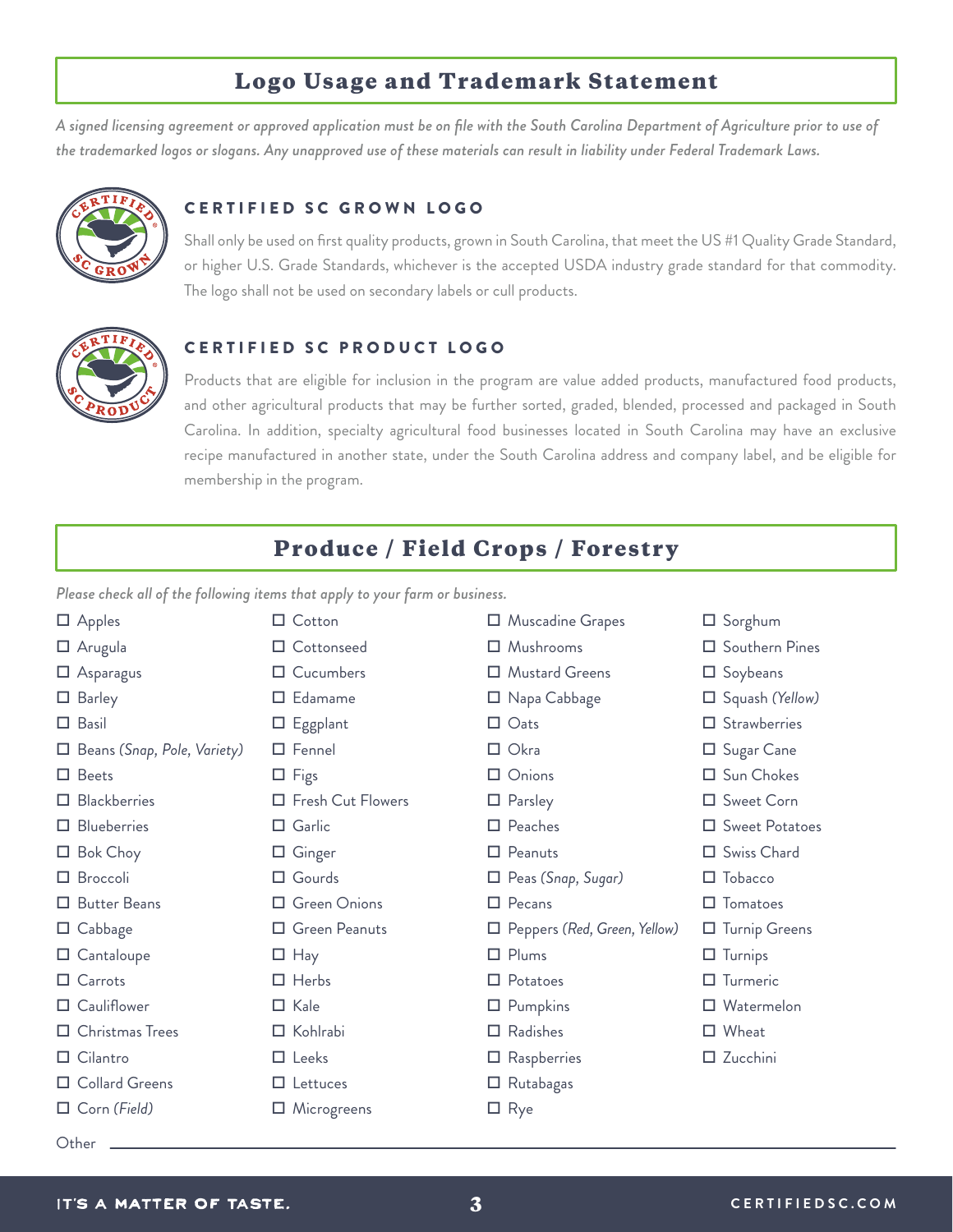| Produce                                                                                                                                    |                                               |            |                                        |
|--------------------------------------------------------------------------------------------------------------------------------------------|-----------------------------------------------|------------|----------------------------------------|
| 1. Are you a member of the SC Specialty Crop Growers Association?                                                                          |                                               | $\Box$ Yes | $\Box$ No                              |
| For more information about SCSCGA, please contact Michael Cranford at mcranford@scda.sc.gov /<br>803-734-2224 or visit scspecialtycrop.com |                                               |            |                                        |
| 2. Is your operation GAP (Good Agricultural Practices) Certified?                                                                          |                                               | $\Box$ Yes | $\Box$ No                              |
| 3. Is your operation Certified Organic?                                                                                                    | $\Box$ Yes<br>$\Box$ No                       |            |                                        |
| 4. Methods of sale for produce: (Check all that apply)                                                                                     |                                               |            |                                        |
| □ On Farm Sales                                                                                                                            | $\Box$ Retail                                 |            | □ State Farmers Markets                |
| $\Box$ Roadside Market                                                                                                                     | □ Farm to School                              |            | □ Pick-Your-Own Operation              |
| $\Box$ Wholesale                                                                                                                           | $\Box$ Direct to Restaurants                  |            | □ Community Based Farmers Market       |
| $\Box$ Other                                                                                                                               | <u> 1989 - Andrea Andrew Maria (h. 1989).</u> |            | Market Name <u>___________________</u> |
| 5. Name of County Clemson Extension Agent                                                                                                  |                                               |            |                                        |

Dairy

*A copy of your SC DHEC permit must be submitted to the SCDA for review to insure compliance with state and federal law, prior to application approval. For more information on how to obtain a SC DHEC permit, please contact the SC DHEC Dairy/Soft Drink Division at (803) 896-0644.*

### **1. Product Type**

| $\Box$ Milk      | $\Box$ Cheese | $\Box$ Butter | □ Bottled Water             |
|------------------|---------------|---------------|-----------------------------|
| $\Box$ Ice Cream | □ Goat Cheese | $\Box$ Yogurt | $\Box$ Carbonated Beverages |

**2. Additional Product Description**

Eggs

*For eggs sold away from the farm, a copy of your SC Egg License must be submitted with your application prior to approval. For more information on how to obtain an Egg License, please contact the SCDA's Food Safety and Compliance Office at 803-737-9700 or visit the following link: [agriculture.sc.gov/divisions/consumer-protection/food-safety-compliance](http://agriculture.sc.gov/divisions/consumer-protection/food-safety-compliance/).*

 Chicken Duck Turkey Guinea Fowl **Type of Eggs Sold**

IT'S A MATTER OF TASTE.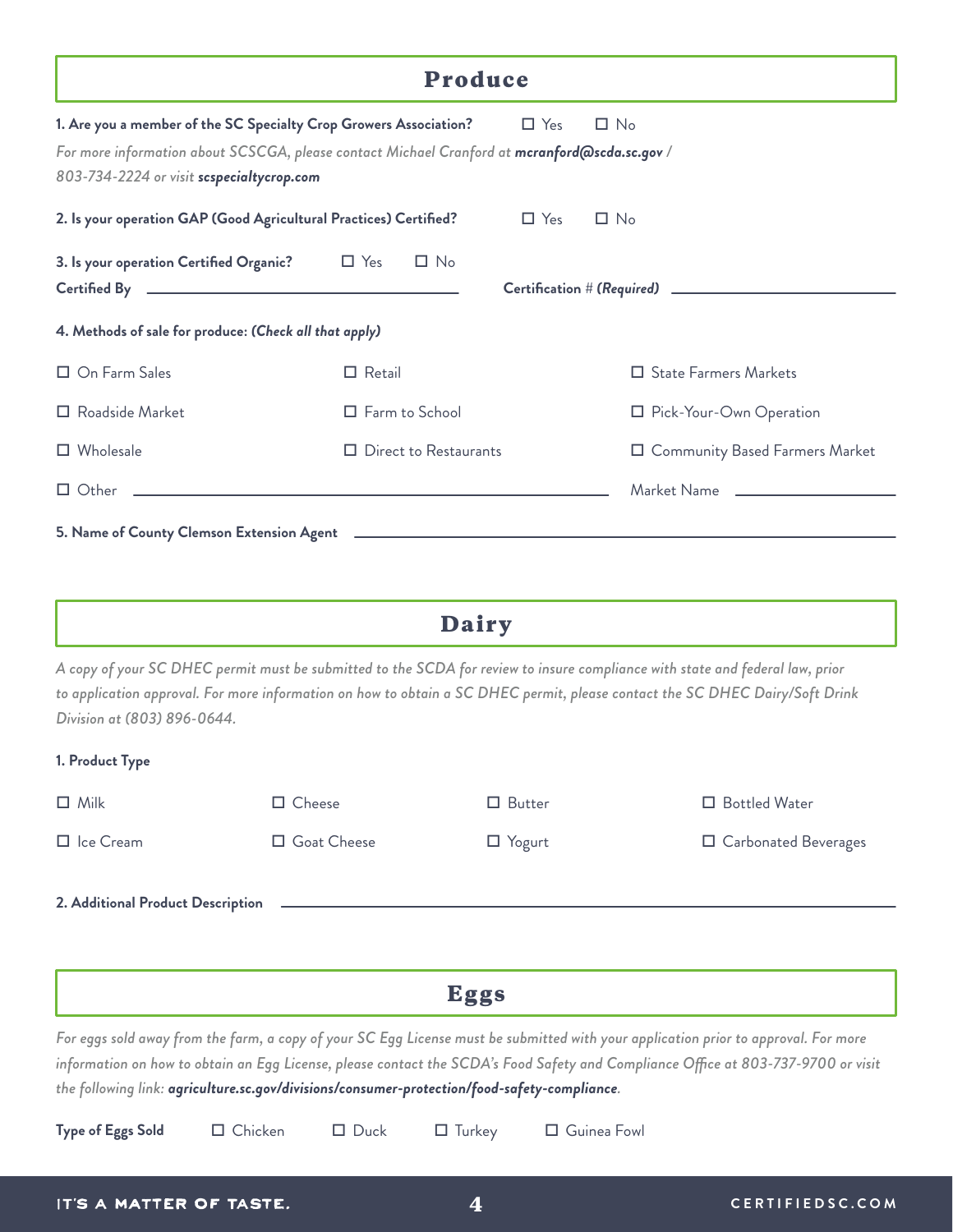# Livestock and Livestock Products

### PROCESSED MEAT AND POULTRY PRODUCTS

*An approved label is required prior to application approval. For more information about obtaining a SC Meat-Poultry Inspection Department approved label, please contact the SC Meat-Poultry Inspection Department at (803) 788-8732 or visit the following link: [clemson.edu/public/lph/scmpid/index.html](https://www.clemson.edu/public/lph/scmpid/index.html)*

| $\square$ No<br>1. Do you have a SC Meat-Poultry Inspection Department or USDA approved label for your meat/poultry product?<br>□ Yes |                                                                                                                      |                 |               |
|---------------------------------------------------------------------------------------------------------------------------------------|----------------------------------------------------------------------------------------------------------------------|-----------------|---------------|
|                                                                                                                                       |                                                                                                                      |                 |               |
| <b>Facility Address</b>                                                                                                               | <u> 1980 - Andrea Santa Andrea Santa Andrea Santa Andrea Santa Andrea Santa Andrea Santa Andrea Santa Andrea San</u> |                 |               |
| 3. Product Type                                                                                                                       |                                                                                                                      |                 |               |
| $\square$ Beef                                                                                                                        | $\Box$ Sheep/Lamb                                                                                                    | $\Box$ Ducks    | $\Box$ Other: |
| $\square$ Pork                                                                                                                        | $\Box$ Chicken                                                                                                       | □ Guinea Fowl   |               |
| $\Box$ Goat                                                                                                                           | $\Box$ Turkey                                                                                                        | $\square$ Squab |               |
| 4. Additional Product Description                                                                                                     |                                                                                                                      |                 |               |

# Fish and Seafood



*There is a separate application for the Certified SC Seafood Program. Please contact Ginny Gohagan at [ggohagan@scda.sc.gov](mailto:ggohagan@scda.sc.gov) or visit [certifiedsc.com/lists/certified-sc-seafood](https://certifiedsc.com/lists/certified-sc-seafood/) for a copy of the application. The Certified SC Seafood logo shall only be used by approved Licensed Wholesale Dealers, Distributors, Retailers, Shellfish Mariculture Permit Holders, and Aquaculture Permit Holders on seafood products grown or landed in South Carolina.*

*\*Note: Processed seafood sold wholesale requires an RVC from the SCDA's Food Safety and Compliance Office.*

## Ornamental Horticulture

### GREENHOUSE NURSERY, FLORICULTURE, AND TURF GRASS

*Please list all Genera grown that will bear the Certified SC Grown logo. All plant material bearing the logo must be propagated and grown at a nursery within South Carolina. Products that are purchased from out of state and re-wholesaled to landscapers or retailers, for example, tropical or citrus materials, are not eligible to bear the Certified SC Grown logo. \*Attach separate sheet if necessary.*

#### **Plant License Number (Required)**

For more information about how to obtain a plant license number please contact the Clemson Department of Plant Industries (DPI) at (864) 646-2140 or visit them at *[clemson.edu/public/regulatory/plant-industry](https://www.clemson.edu/public/regulatory/plant-industry/)*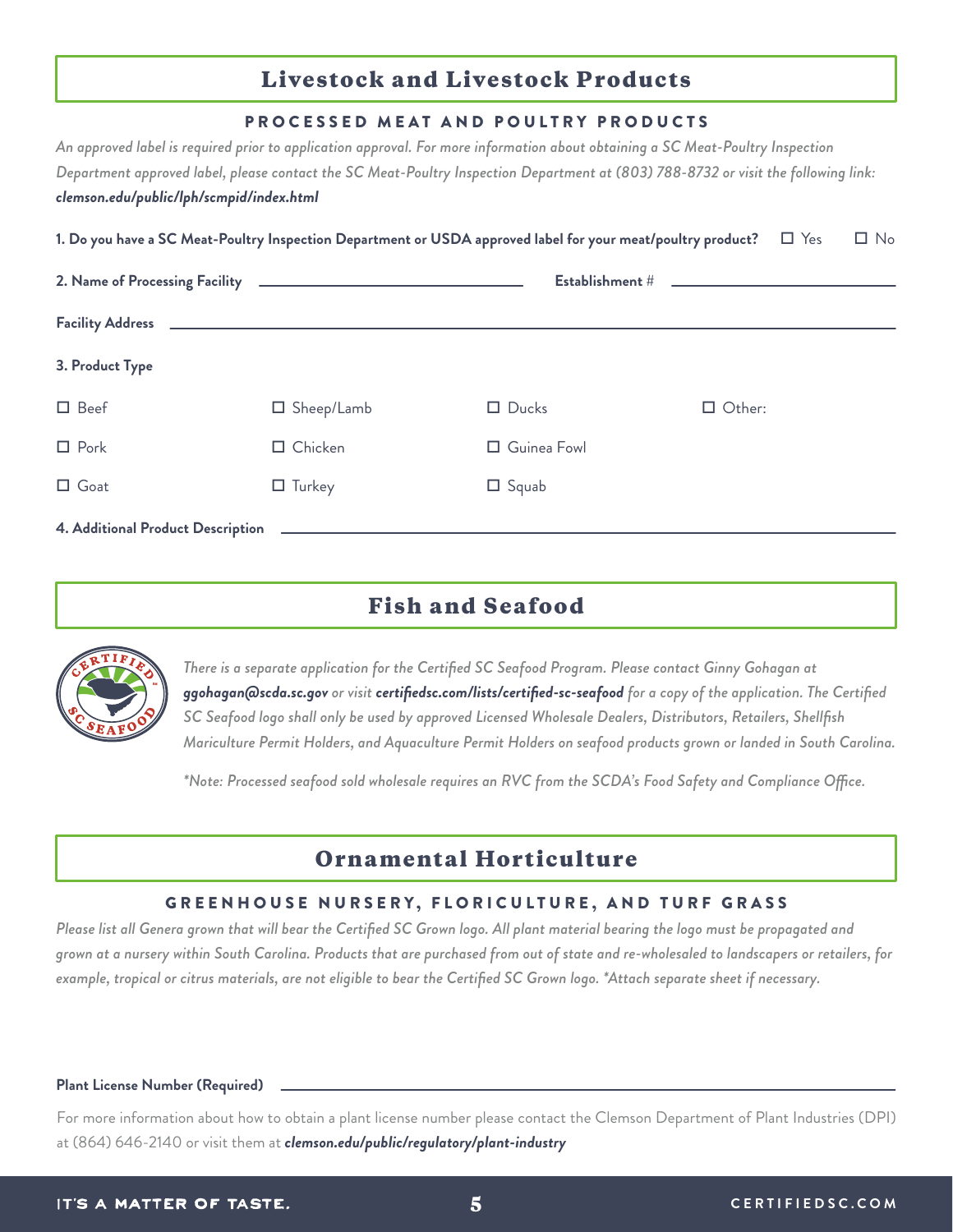# Manufactured, Value Added, Specialty Food, or Further Processed Food Products

*Foods (candy and non-potentially hazardous baked goods) prepared in a home kitchen under the Home Based Food Production Law (a.k.a. Cottage Foods Law) exemption are not eligible for the Certified SC program.*

Clemson University's Food2Market program is a valuable resource for food entrepreneurs. Clemson can provide required product testing for canned/jarred/bottled products. They can also provide shelf-life and nutritional testing for food products. For help bringing your food product to market please contact Kimberly Baker or Adair Hoover with the Food2Market program.

*[kabaker@clemson.edu](mailto:kabaker@clemson.edu)* • 864-359-3386 | *[cpope@clemson.edu](mailto:cpope@clemson.edu)* • 864-656-9986

*[clemson.edu/extension/food\\_nutrition/food2market/index.html](http://www.clemson.edu/extension/food_nutrition/food2market/index.html)* | *[agriculture.sc.gov/faq/food-safety](http://agriculture.sc.gov/faq/food-safety/)*

#### **1. SC DHEC Permit Number**

**For retail sales only,** please provide a copy of your SC DHEC permit number. For more information on how to obtain a DHEC permit, please contact SC DHEC Division of Food Protection at 803-896-0640.

#### **2. Registration Verification Certificate (RVC) Number**

Registration with SC Department of Agriculture's Consumer Protection Division is required in order to wholesale most food products to the public. The registration process is free and it includes review of retail labels. Specialized training and product testing may be required for some products. Registration certificates are issued upon completion of a compliant inspection by SCDA. For more information or to register, contact Emily Walker at *[ewalker@scda.sc.gov](mailto:ewalker%40scda.sc.gov?subject=)* or 803-737-0147.

More Info: *[agriculture.sc.gov/divisions/consumer-protection/food-safety-compliance](http://agriculture.sc.gov/divisions/consumer-protection/food-safety-compliance/)*

**3. Is your product being Co-Packed? If so, please provide their name and contact information.**

### **4. Please check all product types that will potentially bear the Certified SC Product logo**

| $\Box$ Acidified Foods*     | □ Dry/Nonperishable Foods | $\Box$ Jams/Jellies*      | □ Roasted/Boiled Peanuts |
|-----------------------------|---------------------------|---------------------------|--------------------------|
| (Pickles, Salsas, Relishes) | (Grits, Cornmeal, Flour)  | □ Marinades/Dressings*    | $\Box$ Sandwiches        |
| □ Baked Goods               | □ Dry Rubs/Spices         | $\Box$ Pasta              | □ Sauces/Condiments*     |
| □ Candy/Confections         | □ Fermented Foods*        | $\Box$ Pasteurized Juice* | □ Value Added Fresh Cut  |
| □ Dessert Foods             | $\Box$ Honey**            |                           | Produce                  |
|                             |                           |                           |                          |

#### **Other**

\*In addition to an RVC these products may require specialized training, licensing, certification and/or analysis to sell and produce.

\*\*For Beekeepers who have applied and been granted exemption for their honey, please provide copy of your honey exemption certificate. For more information on how to legally sell honey please visit: *[agriculture.sc.gov/wp-content/uploads/2014/09/Honey-Guidance.pdf](http://agriculture.sc.gov/wp-content/uploads/2014/09/Honey-Guidance.pdf)*.